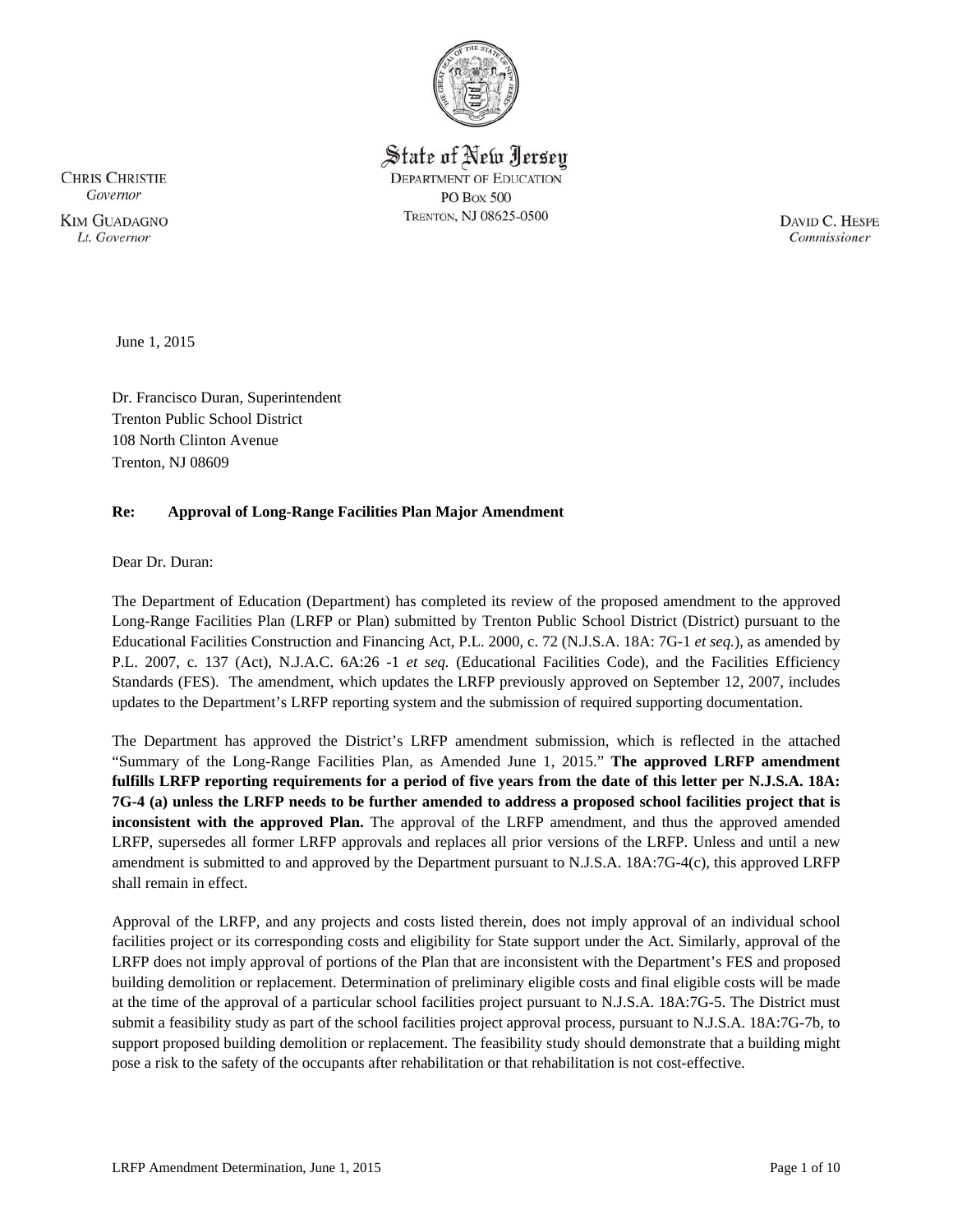We trust that this document will adequately explain the Final Determination and allow the District to move forward with the implementation of projects within its LRFP. Should you have questions pertaining to the LRFP, contact me at (609) 943-5681or susan.kutner@doe.state.nj.us. Contact Lyle Jones from the Office of School Facilities and Finance at (609) 943-5452 or lyle.jones@doe.state.nj.us with any questions pertaining to project status or advancement.

Sincerely,

Susan Kirk

Susan Kutner Acting Deputy Executive Director, Office of School Facilities and Finance

#### Enclosure

c: Bernie Piaia, New Jersey Department of Education, Office of School Facilities and Finance Lyle Jones, New Jersey Department of Education, Office of School Facilities and Finance Paul Hamilton, New Jersey Schools Development Authority Jayne Howard, Trenton Public School District Dwayne Mosley, Trenton Public School District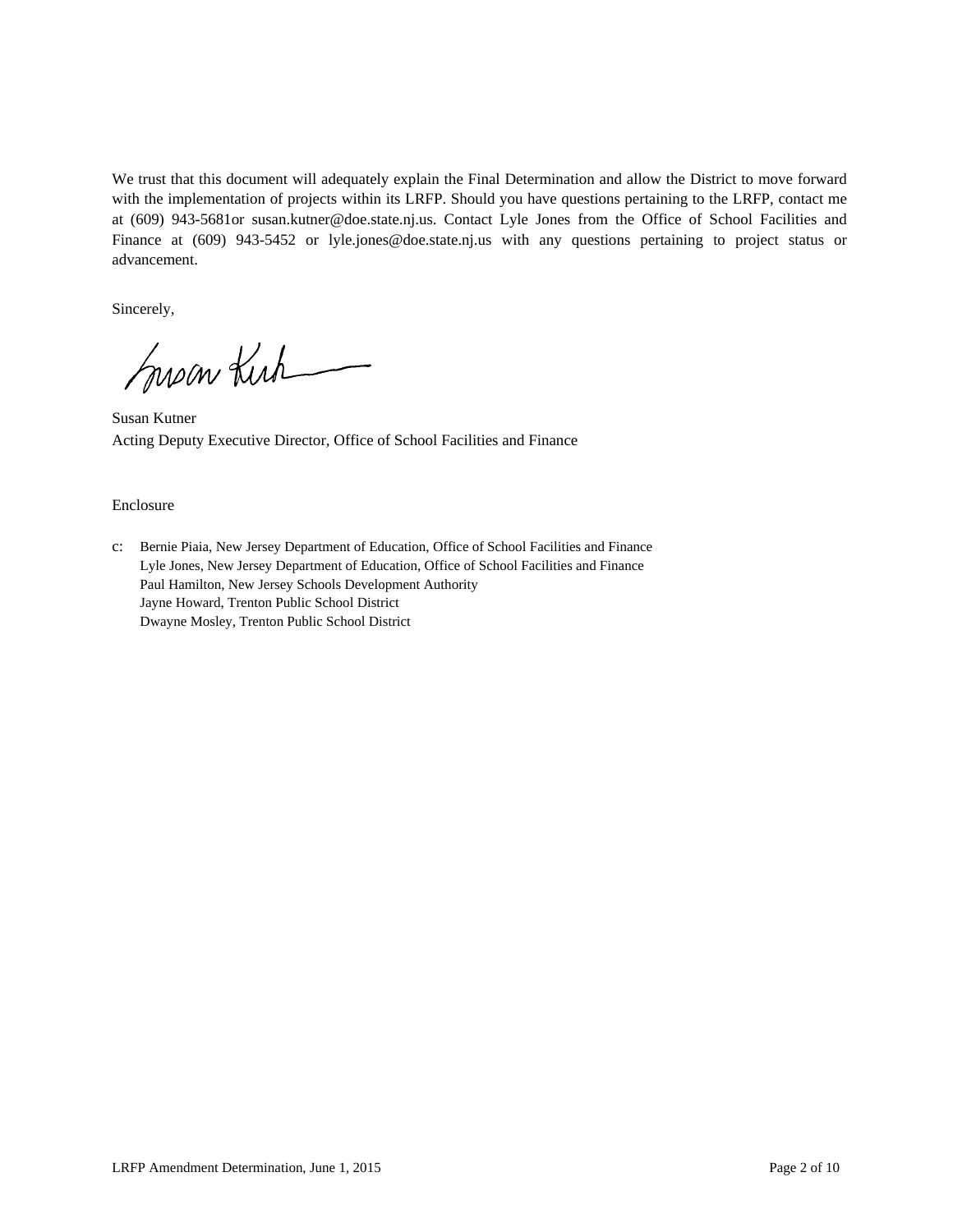# Trenton Public School District **Summary of the Long-Range Facilities Plan, as Amended June 1, 2015**

The Department of Education (Department) has completed its review of the Long-Range Facilities Plan (LRFP or Plan) amendment submitted by the Trenton Public School District (District) pursuant to the Educational Facilities Construction and Financing Act, P.L. 2000, c. 72 (N.J.S.A. 18A: 7G-1 *et seq.*), as amended by P.L. 2007, c. 137 (Act), N.J.A.C. 6A:26-1 et seq. (Educational Facilities Code), and the Facilities Efficiency Standards (FES).

This is the Department's summary of the District's LRFP, as amended June 1, 2015. The summary is based on the standards set forth in the Act, the Educational Facilities Code, the FES, data in the Department's LRFP reporting system, and District-supplied supporting documentation. The referenced reports in *italic* text are standard LRFP reports generated from the LRFP system.

## **1. Inventory Overview**

The District provides services for students in grades PK-12 and is classified as an SDA District for funding purposes. Existing and proposed schools, sites, buildings, playgrounds, playfields, and parking lots were identified in the LRFP. The total number of existing and proposed district-owned or leased schools, sites, and buildings are listed in Table 1. A detailed description of each asset can be found in the LRFP website report titled *"Site Asset Inventory Report."* Section 5 of this Summary lists work proposed for each school building.

|                                                          | <b>Existing</b> | <b>Proposed</b> |
|----------------------------------------------------------|-----------------|-----------------|
| Sites:                                                   |                 |                 |
| <b>Total Number of Sites</b>                             | 31              | 31              |
| Number of Sites with no Buildings                        |                 | $\theta$        |
| Number of Sites with no (Active) Instructional Buildings | Q               | 10              |
| <b>Schools and Instructional Buildings:</b>              |                 |                 |
| Total Number of Schools (assigned DOE school code)       | 22              | 21              |
| Total Number of (Active) Instructional Buildings         |                 | 21              |

#### **Table 1: Inventory Summary**

**As directed by the Department, incomplete school facilities projects that are under construction are represented as "existing" in the LRFP.** Applicable District projects that include new construction and/or the reconfiguration of existing program space are as follows: Trenton Central High School - Main Campus demolition (New building is represented as proposed).

Major conclusions are as follows:

- The District is proposing to maintain the existing number of District-owned or leased sites.
- The District is proposing to decrease the existing number of District-operated schools.
- The District is proposing to maintain the existing number of District-owned or leased instructional buildings. The District is proposing to maintain the existing number of District-owned or leased noninstructional buildings.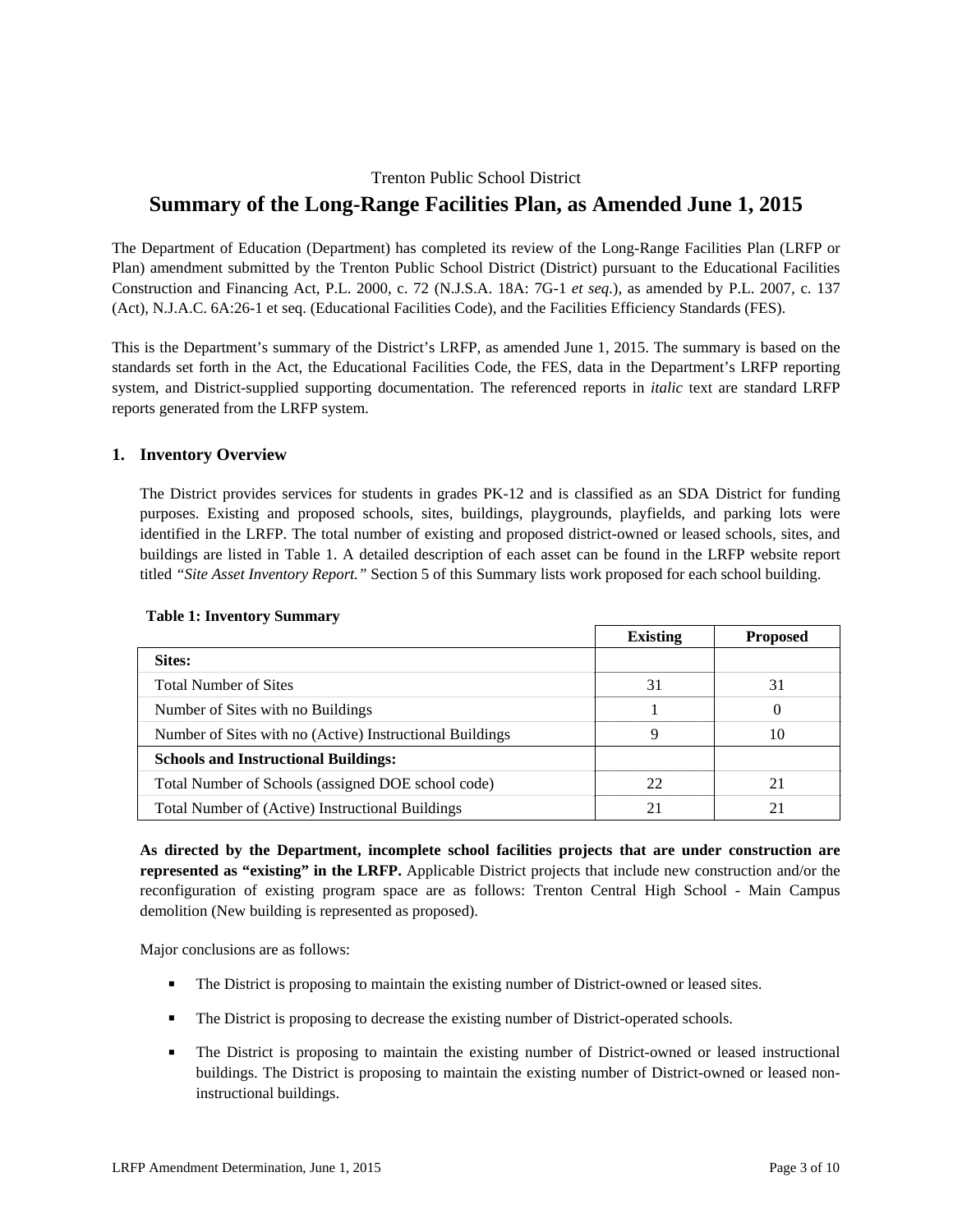**FINDINGS** The Department has determined that the proposed inventory is adequate for approval of the District's LRFP amendment. However, the LRFP determination does not imply approval of an individual school facilities project listed within the LRFP. The District must submit individual project applications for project approval. If building demolition or replacement is proposed, the District must submit a feasibility study, pursuant to N.J.S.A. 18A:7G-7b, as part of the application for the specific school facilities project.

# **2. K-12 Enrollments**

The number of students, or "proposed enrollments," for five-year planning purposes was determined by the District on a district-wide and school level basis. Proposed district enrollments are based on a cohort-survival enrollment projection incorporating historic enrollments from 2009-14.

Existing and proposed enrollments are listed in Table 2. Detailed projection information can be found in the supporting document titled "*Trenton 2015 Amendment Projection."*

#### **Table 2: K-12 Enrollment Comparison**

|                                                   | 2014-15<br><b>Enrollments</b> | <b>District Proposed</b><br><b>Enrollments</b> |
|---------------------------------------------------|-------------------------------|------------------------------------------------|
| Grades PK, including SE (excl. private providers) | 135                           | 215                                            |
| Grades K-5, including SE                          | 6.006                         | 6.104                                          |
| Grades 6-8, including SE                          | 2.352                         | 2.211                                          |
| Grades 9-12, including SE                         | 2.637                         | 2.887                                          |
| <b>District PK-12 Totals</b>                      | 11,130                        | 11,417                                         |

*"SE" = Special Education* 

**FINDINGS** The Department has determined that the District's proposed enrollments are supportable for approval of the District's LRFP amendment. The Department will require a current enrollment projection at the time an application for a school facilities project is submitted incorporating the District's most recent enrollments in order to verify that the LRFP's planned capacity continues to be appropriate.

## **3. FES and District Practices Capacity**

The proposed room inventories for each school were analyzed to determine whether the LRFP provides adequate capacity for the proposed enrollments. Two capacity calculation methods, called *"FES Capacity"* and *"District Practices Capacity,"* were used to assess existing and proposed school capacity in accordance with the FES and District program delivery practices. A third capacity calculation, called *"Functional Capacity,"* determines Unhoused Students and potential State support for school facilities projects. Functional Capacity is analyzed in Section 4 of this Summary.

 *FES Capacity* only assigns capacity to pre-kindergarten *(if district-owned or operated),* kindergarten, general, and self-contained special education classrooms. No other room types are considered to be capacity-generating**.** Class size is based on the FES and is prorated for classrooms that are sized smaller than FES classrooms. FES Capacity is most accurate for elementary schools, or schools with non-departmentalized programs, in which instruction is "homeroom" based. This capacity calculation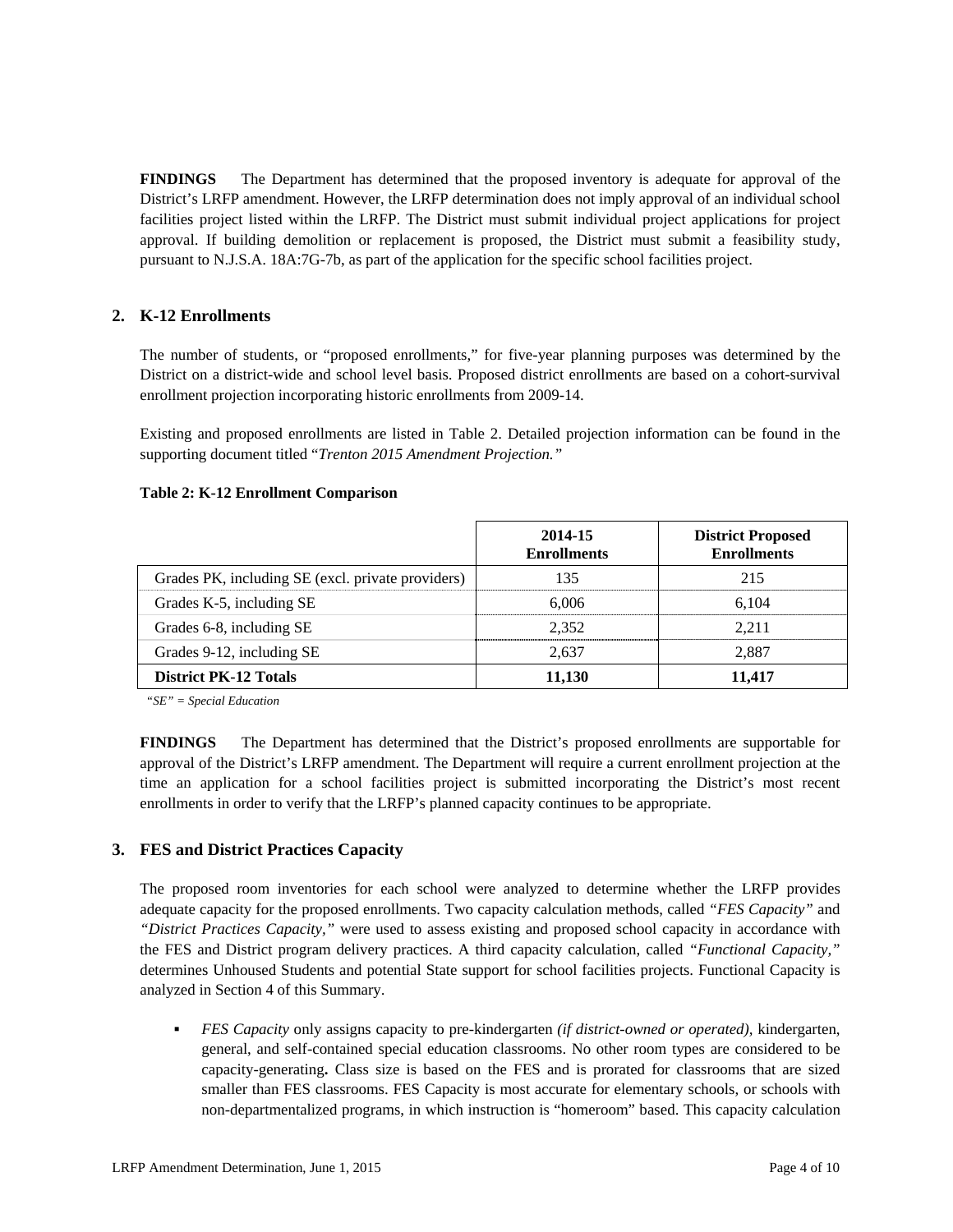may also be accurate for middle schools depending upon the program structure. However, this method usually significantly understates available high school capacity since specialized spaces that are typically provided in lieu of general classrooms are not included in the capacity calculations.

 *District Practices Capacity* allows the District to include specialized room types in the capacity calculations and adjust class size to reflect actual practices. This calculation is used to review capacity and enrollment coordination in middle and high schools.

A capacity utilization factor in accordance with the FES is included in both capacity calculations. A 90% capacity utilization rate is applied to classrooms serving grades K-8. An 85% capacity utilization rate is applied to classrooms serving grades 9-12. No capacity utilization factor is applied to preschool classrooms.

Table 3 provides a summary of proposed enrollments and District-wide capacities. Detailed information can be found in the LRFP website report titled "*FES and District Practices Capacity."*

|                        | <b>Proposed</b><br><b>Enrollment</b> | <b>Proposed</b><br><b>FES Capacity</b> | Deviation*  | <b>Proposed</b><br><b>District</b><br><b>Practices</b><br>Capacity | Deviation* |
|------------------------|--------------------------------------|----------------------------------------|-------------|--------------------------------------------------------------------|------------|
| Preschool (PK)         | 215                                  | 299.87                                 | 84.87       | 299.87                                                             | 84.87      |
| Elementary $(K-5)$     | 6.104                                | 6.215.64                               | 111.64      | 6.232.64                                                           | 128.64     |
| Middle $(6-8)$         | 2.211                                | 2,180.74                               | $-30.26$    | 2.299.15                                                           | 88.15      |
| High $(9-12)$          | 2,887                                | 1,791.03                               | $-1,095.97$ | 3,030.34                                                           | 143.34     |
| <b>District Totals</b> | 11,417                               | 10,487.29                              | $-929.71$   | 11,861.99                                                          | 444.99     |

#### **Table 3 Proposed Enrollments and Capacity Summary**

*\* Positive numbers signify surplus capacity; negative numbers signify inadequate capacity. Negative values for District Practices capacity are acceptable if proposed enrollments do not exceed 100% capacity utilization.* 

Major conclusions are as follows:

- The District has adequately coordinated proposed school capacities and enrollments in the LRFP for grade groups with proposed new construction.
- Adequate justification has been provided by the District if capacity for a school with proposed work in the LRFP deviates from the proposed enrollments by more than 5% and if new construction is proposed for the grade group(s) served.

**FINDINGS** The Department has determined that proposed District capacity, in accordance with the proposed enrollments, is adequate for approval of the District's LRFP amendment. The Department will require a current enrollment projection at the time an application for a school facilities project is submitted, incorporating the District's most recent enrollments, in order to verify that the LRFP's planned capacity meets the District's updated enrollments.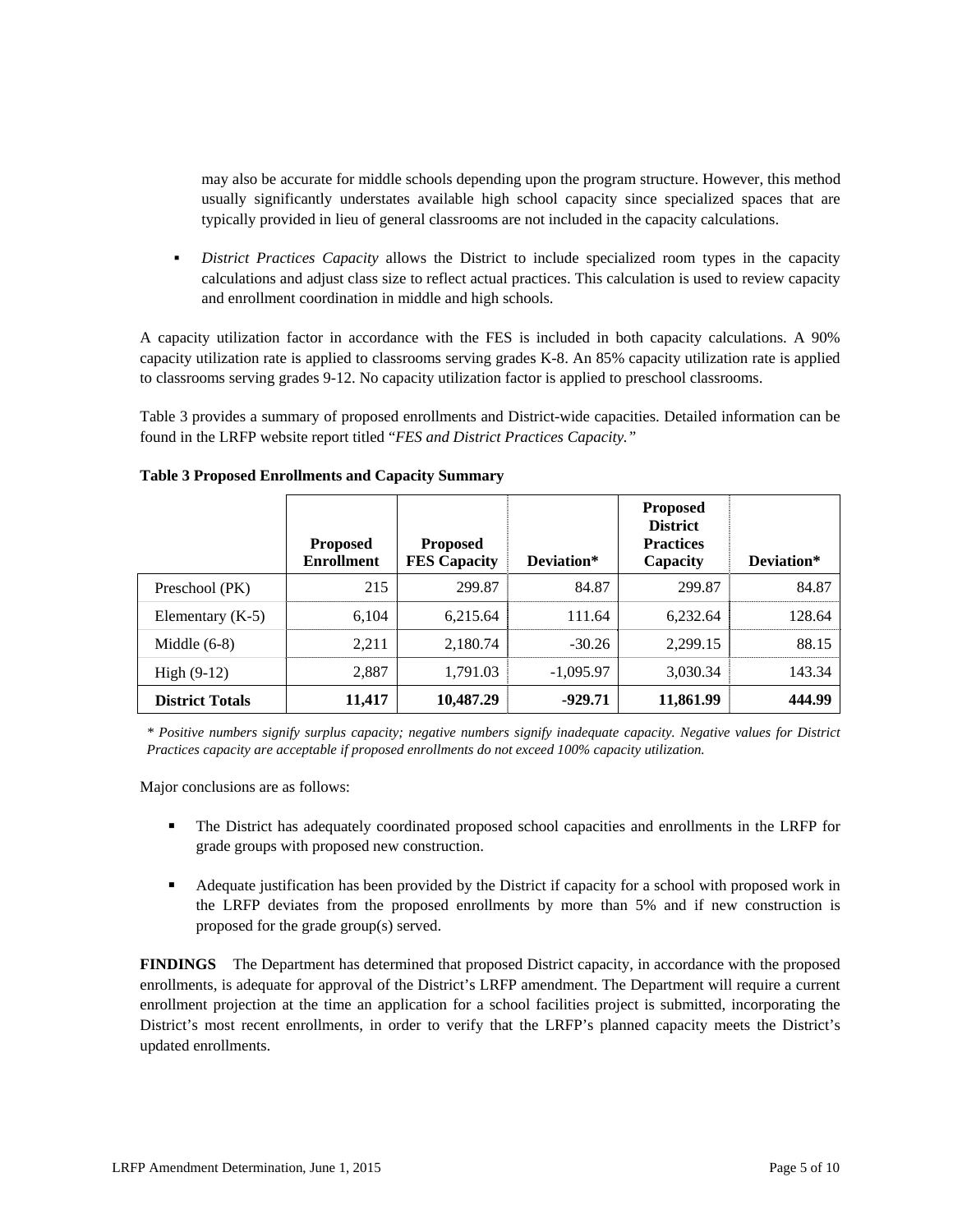## **4. Functional Capacity and Unhoused Students Prior to Proposed Work**

*Functional Capacity* was calculated and compared to proposed enrollments to provide a preliminary estimate of Unhoused Students and new construction funding eligibility. Functional Capacity is the adjusted gross square feet of a school building *(total gross square feet minus excluded space)* divided by the minimum area allowance per Full-time Equivalent student for the grade level contained therein. Unhoused Students is the number of students projected to be enrolled in the District that exceeds the Functional Capacity of the District's schools pursuant to N.J.A.C. 6A:26-2.2(c).

*"Excluded Square Feet"* in the LRFP Functional Capacity calculation includes (1) square footage exceeding the FES for any pre-kindergarten, kindergarten, general education, or self-contained special education classroom; (2) grossing factor square footage *(corridors, stairs, mechanical rooms, etc.)* that exceeds the FES allowance, and (3) square feet proposed to be demolished or discontinued from use. Excluded square feet may be revised during the review process for individual school facilities projects.

Table 4 provides a preliminary assessment of Functional Capacity, Unhoused Students, and Estimated Maximum Approved Area for the various grade groups in accordance with the FES. Detailed information concerning the calculation and preliminary excluded square feet can be found in the LRFP website reports titled *"Functional Capacity and Unhoused Students*" and *"Functional Capacity Excluded Square Feet."*

|                        |            | B          |                 |                |                          |
|------------------------|------------|------------|-----------------|----------------|--------------------------|
|                        |            | Estimated  |                 | D              | $E = C x D$              |
|                        | A          | Existing   | $C = A-B$       | Area           | <b>Estimated Maximum</b> |
|                        | Proposed   | Functional | Unhoused        | Allowance      | Approved Area for        |
|                        | Enrollment | Capacity   | <b>Students</b> | (gsf/students) | <b>Unhoused Students</b> |
| Preschool (PK)         | 215        | 348.30     | 0.00            | 125.00         | 0.00                     |
| Elementary $(K-5)$     | 6,104      | 6,178.98   | 0.00            | 125.00         | 0.00                     |
| Middle $(6-8)$         | 2,211      | 3,128.59   | 0.00            | 134.00         | 0.00                     |
| High $(9-12)$          | 2,887      | 1,187.64   | 1,699.36        | 151.00         | 256,604.00               |
| <b>District Totals</b> | 11,417     | 10,843.50  |                 |                |                          |

**Table 4: Functional Capacity and Unhoused Students Prior to Proposed Work** 

Major conclusions are as follows:

- The calculations for "Estimated Existing Functional Capacity" do not include incomplete school facilities projects that are under construction and/or funded by the New Jersey Schools Development Authority.
- The District, based on the preliminary LRFP assessment, has Unhoused Students for the following FES grade groups: 9-12.
- The District, based on the preliminary LRFP assessment, does not have Unhoused Students for the following grade groups: PK, K-5, 6-8.
- The District is proposing to demolish or discontinue the use of existing district-owned instructional space that is currently in use. The Functional Capacity calculation excludes square feet proposed to be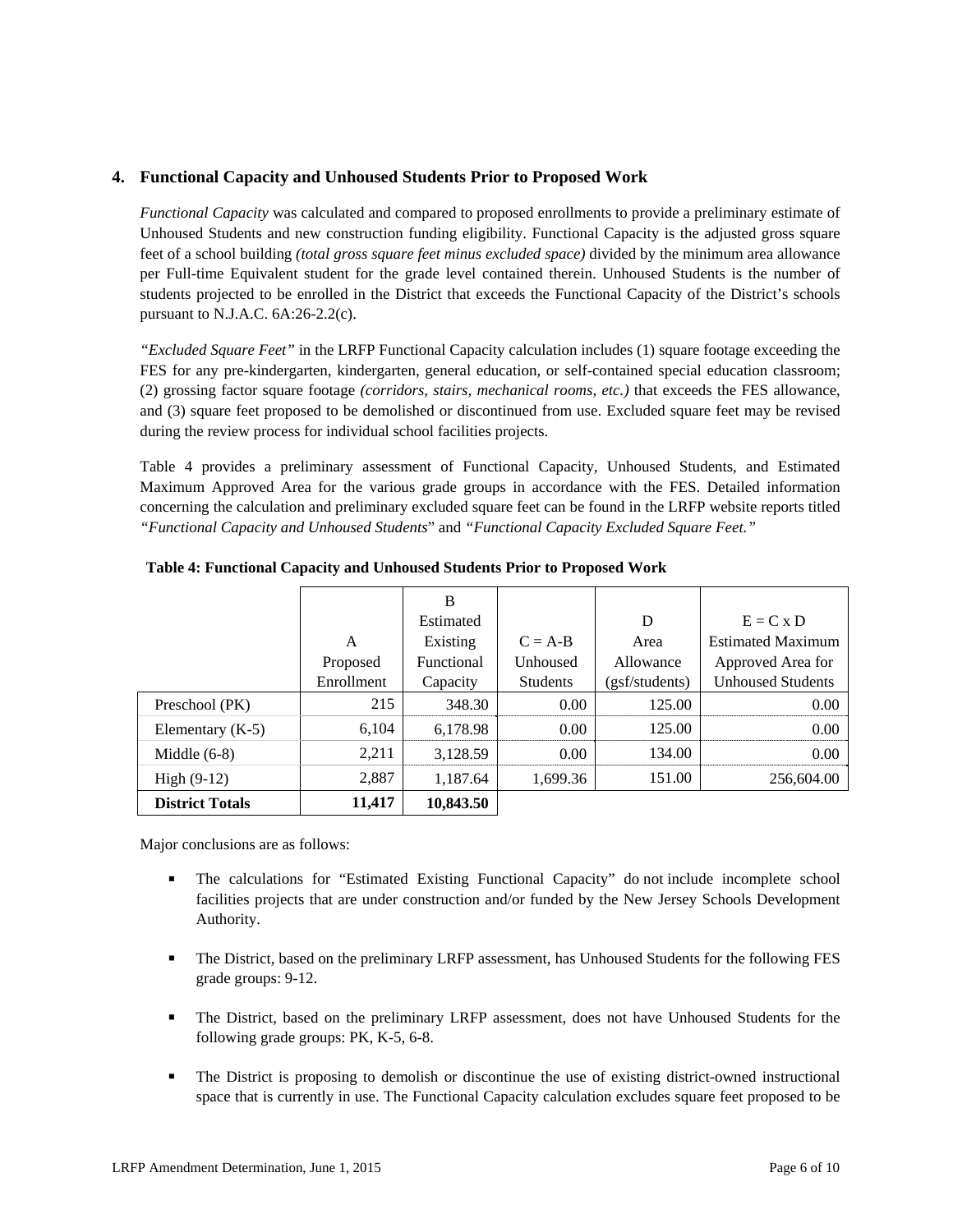demolished or discontinued for the following FES grade groups: K-5 (Demolition of vacated TCHS - Main Campus considered existing).

**FINDINGS** Functional Capacity and Unhoused Students calculated in the LRFP are preliminary estimates. Justification for square footage in excess of the FES and the determination of additional excluded square feet, Preliminary Eligible Costs (PEC), and Final Eligible Costs (FEC) will be included in the review process for specific school facilities projects. A feasibility study undertaken by the District is required if building demolition or replacement is proposed per N.J.A.C. 6A:26-2.3(b)(10).

## **5. Proposed Work**

The District was instructed to review the condition of its facilities and sites and to propose corrective *"system"* and *"inventory"* actions in its LRFP. *"System"* actions upgrade existing conditions without changing spatial configuration or size. Examples of system actions include new windows, finishes, and mechanical systems. *"Inventory"* actions address space problems by removing, adding, or altering sites, schools, buildings and rooms. Examples of inventory actions include building additions, the reconfiguration of existing walls, or changing room use.

Table 5 summarizes the type of work proposed in the District's LRFP for district-operated instructional buildings proposed to be maintained, acquired, or constructed new. "*Renovation*" includes inventory and system actions. Detailed information can be found in the LRFP system reports titled *"School Asset Inventory Report" and "LRFP Inventory Actions Summary Report"* and in the supporting document titled *"Trenton System Action Report."*

| <b>School Name</b>                        | <b>Proposed</b><br><b>Grades</b> | <b>Proposed Scope of Work</b>               |
|-------------------------------------------|----------------------------------|---------------------------------------------|
| <b>Stokes Early Childhood Center</b>      | PK.                              | <b>Systems</b>                              |
| Columbus Elementary School                | $K-5$                            | No proposed work                            |
| Franklin Elementary School                | $K-5$                            | <b>Systems</b>                              |
| <b>Grant Elementary School</b>            | $K-5$                            | Renovation                                  |
| Gregory Elementary School                 | $K-5$                            | No proposed work                            |
| Jefferson Elementary School               | $K-5$                            | <b>Systems</b>                              |
| Martin Luther King, Jr. Elementary School | $K-5$                            | No proposed work                            |
| <b>Mott Elementary School</b>             | $K-5$                            | No proposed work                            |
| P.J. Hill Elementary School               | $K-5$                            | No proprosed work                           |
| Parker Elementary School                  | $K-5$                            | No proposed work                            |
| Paul S. Robeson Elementary School         | $K-5$                            | <b>Systems</b>                              |
| Robbins Elementary School                 | $K-5$                            | Renovation/addition                         |
| <b>Washington Elementary School</b>       | $K-5$                            | Renovation                                  |
| Wilson Elementary School                  | $K-5$                            | Demolition; New buildling on existing site. |

# **Table 5: Proposed Schools and Scope of Work**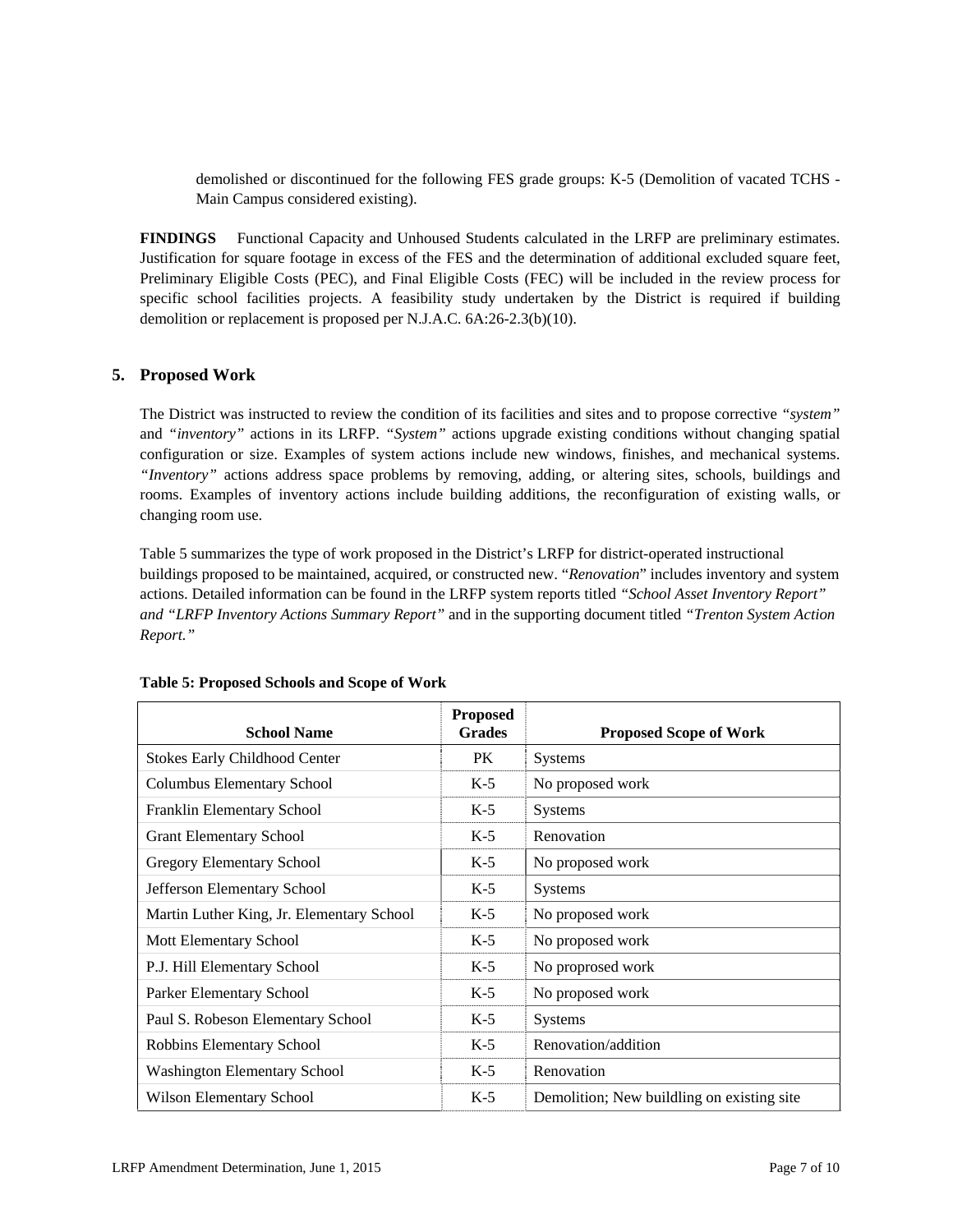| <b>School Name</b>                        | <b>Proposed</b><br><b>Grades</b> | <b>Proposed Scope of Work</b>      |
|-------------------------------------------|----------------------------------|------------------------------------|
| Dunn Middle School                        | $6 - 8$                          | Renovation                         |
| Hedgepeth-Williams Middle School          | $6-8$                            | Renovation                         |
| Joyce Kilmer Middle School                | $6 - 8$                          | No proposed work                   |
| Luis Munoz-Rivera Middle School           | $6-8$                            | Renovation                         |
| Trenton Central High School - West Campus | 9                                | <b>Systems</b>                     |
| Trenton Central High School - Main Campus | $10-12$                          | New building (existing demolished) |
| Daylight-Twilight High School             | $9-12$                           | No proposed work                   |

Major conclusions are as follows:

- The District has proposed systems work in one or more instructional buildings.
- The District has proposed inventory changes, including new construction, in one or more instructional buildings.
- The District has proposed new construction in lieu of rehabilitation in one or more instructional building.

Please note that costs represented in the LRFP are for capital planning purposes only. Estimated costs are not intended to represent preliminary eligible costs or final eligible costs of approved school facilities projects.

The Act (N.J.S.A. 18A:7G-7b) provides that all school facilities shall be deemed suitable for rehabilitation unless a pre-construction evaluation undertaken by the District demonstrates to the satisfaction of the Commissioner that the structure might pose a risk to the safety of the occupants even after rehabilitation or that rehabilitation is not cost-effective. Pursuant to N.J.A.C. 6A:26-2.3(b)(10), the Commissioner may identify school facilities for which new construction is proposed in lieu of rehabilitation for which it appears from the information presented that new construction is justified, provided, however, that for such school facilities so identified, the District must submit a feasibility study as part of the application for the specific school facilities project. The cost of each proposed building replacement is compared to the cost of additions or rehabilitation required to eliminate health and safety deficiencies and to achieve the District's programmatic model.

Facilities used for non-instructional or non-educational purposes are ineligible for State support under the Act. However, projects for such facilities shall be reviewed by the Department to determine whether they are consistent with the District's LRFP and whether the facility, if it is to house students (full or part time) conforms to educational adequacy requirements. These projects shall conform to all applicable statutes and regulations.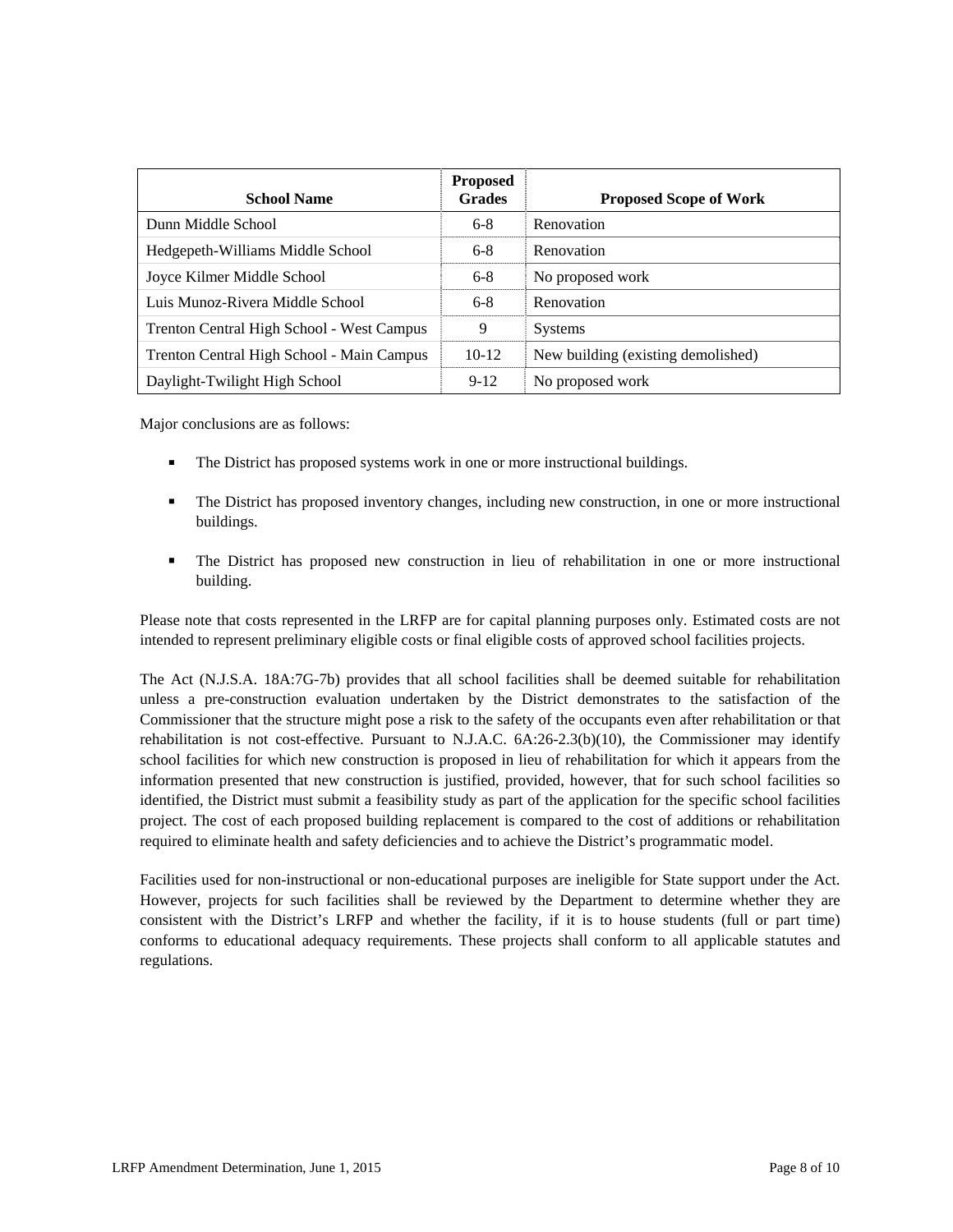**FINDINGS** The Department has determined that the proposed work is adequate for approval of the District's LRFP amendment. However, Department approval of proposed work in the LRFP does not imply that the District may proceed with a school facilities project. The District must submit individual project applications with cost estimates for Department project approval. Both school facilities project approval and other capital project review require consistency with the District's approved LRFP.

# **6. Functional Capacity and Unhoused Students After Completion of Proposed Work**

The *Functional Capacity* of the District's schools *after* completion of the scope of work proposed in the LRFP was calculated to highlight any remaining Unhoused Students. Table 6 provides a preliminary assessment. Detailed information concerning the calculation can be found in the website report titled *"Functional Capacity and Unhoused Students.*"

|                        | Estimated       |          |                |                | Estimated       |
|------------------------|-----------------|----------|----------------|----------------|-----------------|
|                        | Maximum         |          | Proposed       |                | Maximum Area    |
|                        | Approved Area   | Total    | Functional     | Unhoused       | for Unhoused    |
|                        | for Unhoused    | Proposed | Capacity after | Students after | <b>Students</b> |
|                        | <b>Students</b> | New GSF  | Construction   | Construction   | Remaining       |
| Pre-Kindergarten       | 0.00            | 0        | 348.30         | 0.00           | 0.00            |
| Elementary $(K-5)$     | 0.00            | 111,489  | 7,070.89       | 0.00           | 0.00            |
| Middle $(6-8)$         | 0.00            | 0        | 3,128.59       | 0.00           | 0.00            |
| High $(9-12)$          | 256,604.00      | 350,825  | 3,510.98       | 0.00           | 0.00            |
| <b>District Totals</b> |                 | 462,314  | 14,058.76      |                |                 |

#### **Table 6: Functional Capacity and Unhoused Students After Completion of Proposed Work**

Major conclusions are as follows:

- New construction is proposed for the following grade groups: K-5, 9-12.
- **Proposed new construction exceeds the estimated maximum area allowance for Unhoused Students** prior to the completion of the proposed work for the following grade groups: K-5, 9-12.
- The District, based on the preliminary LRFP assessment, will not have Unhoused Students after completion of the proposed work.

**FINDINGS** The Functional Capacity and Unhoused Students calculated in the LRFP are preliminary estimates. Justification for square footage in excess of the FES and the determination of additional excluded square feet, Preliminary Eligible Costs (PEC), and Final Eligible Costs (FEC) will be included in the review process for specific school facilities projects.

## **7. Proposed Room Inventories and the Facilities Efficiency Standards**

The District's proposed room inventories for instructional buildings, or programmatic models, were evaluated to assess general educational adequacy and compliance with the FES area allowance pursuant to N.J.A.C. 6A:26-2.2 and 2.3.